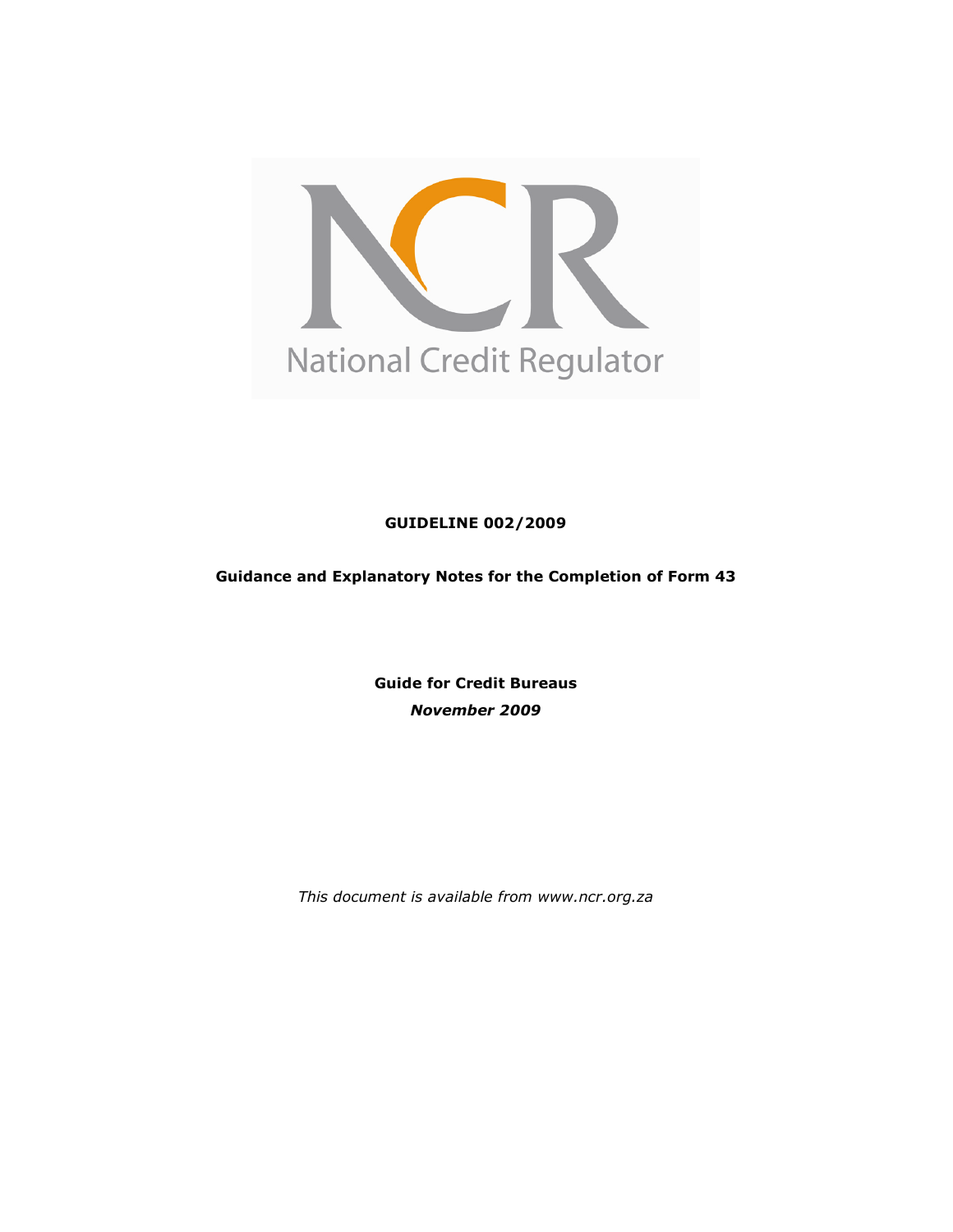### SUMMARY

#### Guideline in respect of the Completion of Form 43

This document constitutes guidelines issued by the National Credit Regulator, in terms of sections  $16(1)(b)$ , 52(6) and 70(5) of the National Credit Act, No. 34 of 2005 and Regulation 70 of the Regulations to the National Credit Act, No. 34 of 2005.

This guideline is intended for registered credit bureaus who by law are required to submit an annual compliance report which is certified by an independent auditor. This document provides guidance and explanatory notes pertaining to the completion of an annual compliance report, which must be submitted to the National Credit Regulator on an annual basis.

These guidelines should be read with the relevant sections of the National Credit Act, 34 of 2005 and Regulations. Where a definition, within these guidelines does not coincide with that of the National Credit Act, in all instances the definition within the National Credit Act will supersede and take precedence over any definition provided within these guidelines.

These guidelines may be updated from time to time. Credit bureaus will be informed of such changes by e-mail, fax or mail and updated guidelines will be placed on the NCR website.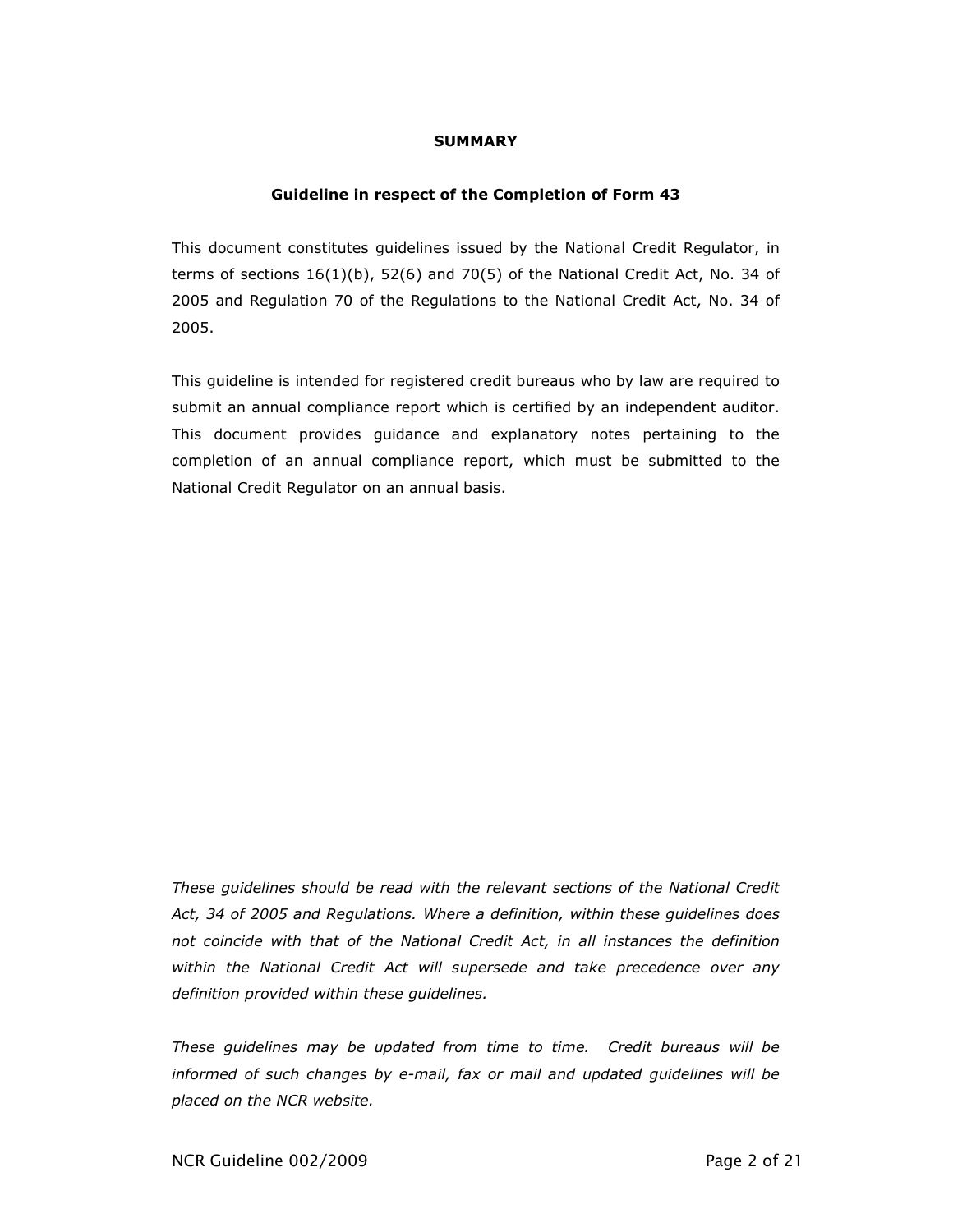## **CONTENTS**

| $\mathbf{1}$ |                                                                                                                                                                                                                                                                                                                                                                                                                                                                                                                                                      |
|--------------|------------------------------------------------------------------------------------------------------------------------------------------------------------------------------------------------------------------------------------------------------------------------------------------------------------------------------------------------------------------------------------------------------------------------------------------------------------------------------------------------------------------------------------------------------|
| 2            | $\label{eq:interoduction} \begin{minipage}{0.9\linewidth} \begin{minipage}{0.9\linewidth} \begin{minipage}{0.9\linewidth} \begin{minipage}{0.9\linewidth} \begin{minipage}{0.9\linewidth} \end{minipage} \begin{minipage}{0.9\linewidth} \begin{minipage}{0.9\linewidth} \end{minipage} \begin{minipage}{0.9\linewidth} \end{minipage} \begin{minipage}{0.9\linewidth} \begin{minipage}{0.9\linewidth} \end{minipage} \begin{minipage}{0.9\linewidth} \end{minipage} \begin{minipage}{0.9\linewidth} \begin{minipage}{0.9\linewidth} \end{minipage}$ |
| 3            |                                                                                                                                                                                                                                                                                                                                                                                                                                                                                                                                                      |
| 4            |                                                                                                                                                                                                                                                                                                                                                                                                                                                                                                                                                      |
| 5            | Form 43 - Section 1: Company Profile (only update if applicable)  10                                                                                                                                                                                                                                                                                                                                                                                                                                                                                 |
| 6            |                                                                                                                                                                                                                                                                                                                                                                                                                                                                                                                                                      |
| 7            |                                                                                                                                                                                                                                                                                                                                                                                                                                                                                                                                                      |
| 8            |                                                                                                                                                                                                                                                                                                                                                                                                                                                                                                                                                      |
| 9            |                                                                                                                                                                                                                                                                                                                                                                                                                                                                                                                                                      |
| 10           |                                                                                                                                                                                                                                                                                                                                                                                                                                                                                                                                                      |
| 11           | Form 43 - Section 7: Optional: Further Questions 20                                                                                                                                                                                                                                                                                                                                                                                                                                                                                                  |
| 12           |                                                                                                                                                                                                                                                                                                                                                                                                                                                                                                                                                      |
| 13           |                                                                                                                                                                                                                                                                                                                                                                                                                                                                                                                                                      |
| 14           |                                                                                                                                                                                                                                                                                                                                                                                                                                                                                                                                                      |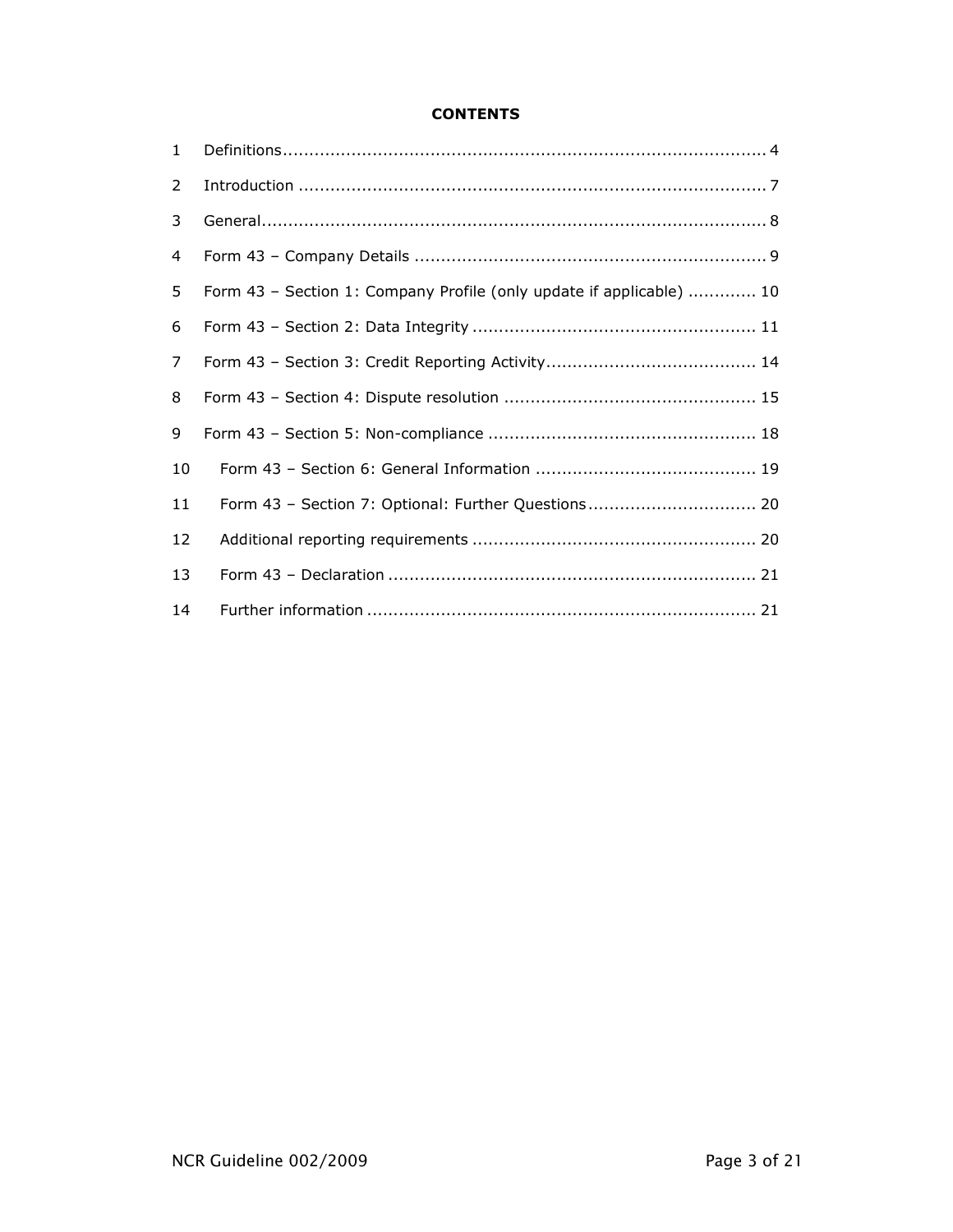## 1 Definitions

| Act                                   | The National Credit Act, No. 34 of 2005                                                                                                                                                                                                                                                                                                                                            |
|---------------------------------------|------------------------------------------------------------------------------------------------------------------------------------------------------------------------------------------------------------------------------------------------------------------------------------------------------------------------------------------------------------------------------------|
| Annual compliance report              | The published Form 43 return in terms of<br>Section 52(6) of the National Credit Act, No. 34<br>of 2005 and Regulation 70 of the Regulations to<br>the National Credit Act, No. 34 of 2005.                                                                                                                                                                                        |
| Credit record                         | Any consumer record with one or more account,<br>profile<br>entry, adverse<br>payment<br>record,<br>judgment, or default. With the exclusion of any<br>enquiries.                                                                                                                                                                                                                  |
| Credit report<br>(direct to consumer) | Report issued to consumer with or without<br>charge<br>which<br>contains<br>credit<br>consumer<br>information.                                                                                                                                                                                                                                                                     |
| Data supplier                         | Any party who supplies consumer credit<br>information to a credit bureau, irrespective of<br>whether<br>there<br>is<br>written<br>contractual<br>a<br>relationship between the party and the credit<br>Examples: credit providers, service<br>bureau.<br>providers, debt counsellors, judgment and/or<br>counselling information providers,<br>debt<br>information on-sellers etc. |
| Deemed valid dispute                  | Where a change or correction on a credit record<br>is required due to the prescribed investigation<br>period that has lapsed.                                                                                                                                                                                                                                                      |
| Dispute                               | Where investigation is required and feedback is<br>expected.                                                                                                                                                                                                                                                                                                                       |
| ID fraud                              | Identity fraud is a synonym for unlawful identity<br>change. It indicates an unlawful and intentional<br>misrepresentation by using the<br>identity<br>of                                                                                                                                                                                                                          |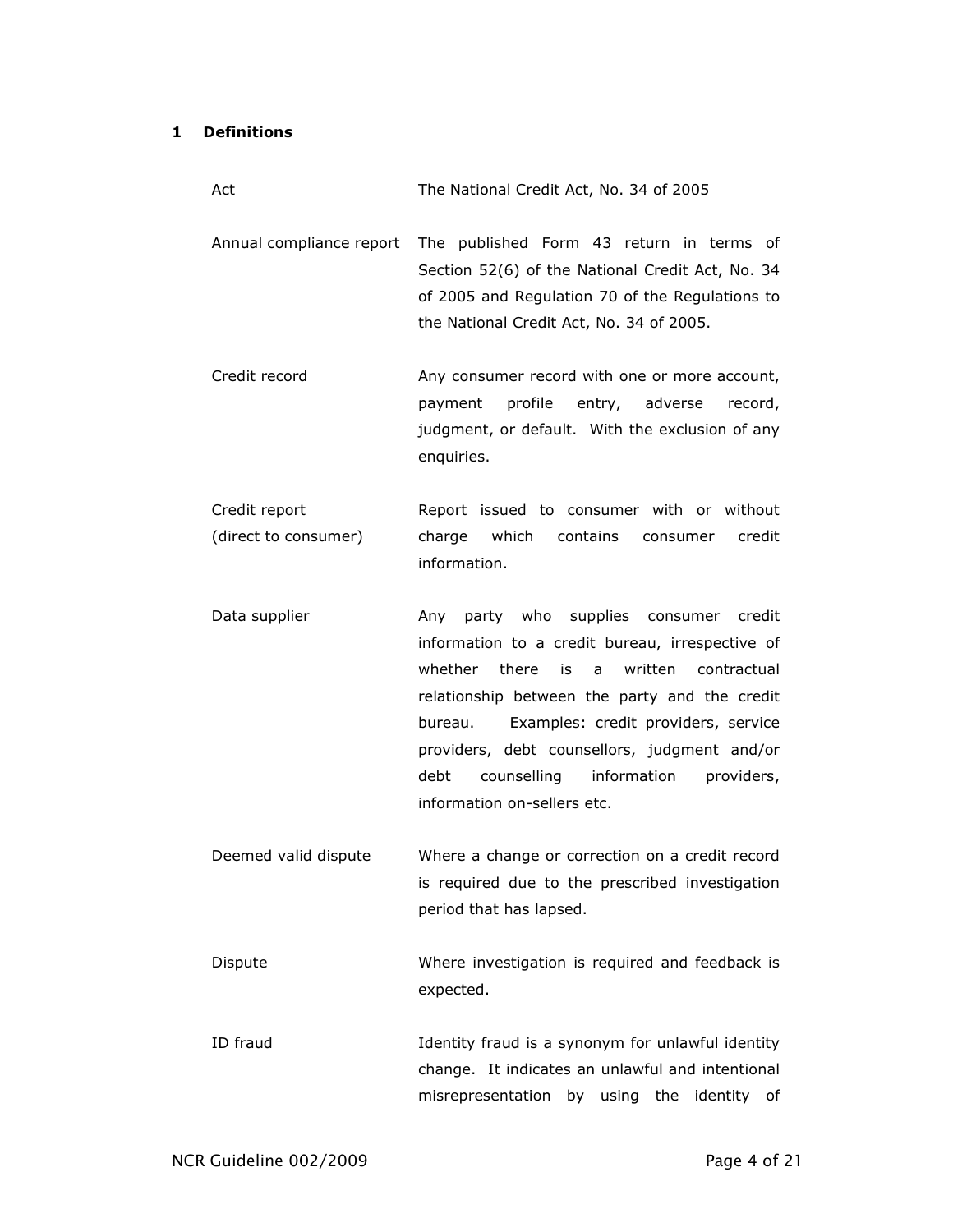another person or of a non-existing person as a target or principal tool.

Identity fraud can occur without identity theft, as in the case where the fraudster has been given someone's identity information for other reasons but uses it to commit fraud, or when the person whose identity is being used is colluding with the person who is committing the fraud.

- In progress of being resolved Dispute pending feedback or under investigation.
- Information Consumer credit information in terms of Section 70(1) of the National Credit Act, No. 34 of 2005.
- Juristic person Includes a partnership, association or other body of persons, corporate or unincorporated, or a trust if (a) there are three or more individual trustees; or (b) the trustee is itself a juristic person, but does not include a stokvel.
- NCR National Credit Regulator
- Quarterly synoptic report The published Form 44 return in terms of Regulation 71 of the Regulations to the National Credit Act, No. 34 of 2005.

Regulations Regulations to the National Credit Act, No. 34 of 2005

Service provider **An entity that provides services to consumers or** other entities. Such as a medical practitioner, a telecommunication service provider etc.

Valid dispute Where a change or correction on a credit record is required after investigation.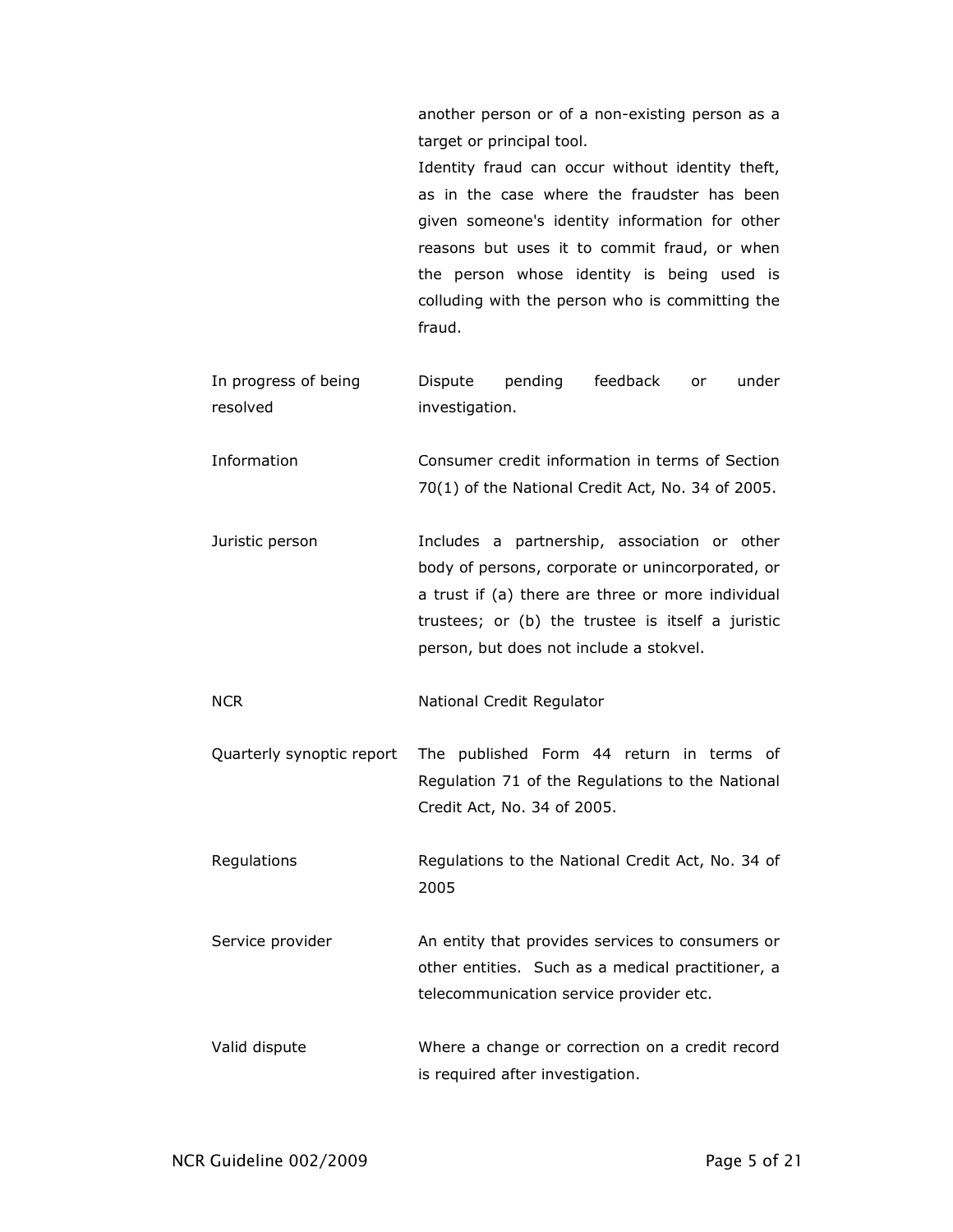Where a definition, within these guidelines does not coincide with that of the National Credit Act, No.34 of 2005, in all instances the definition within the National Credit Act, No.34 of 2005 will supersede and take precedence over any definition provided within these guidelines.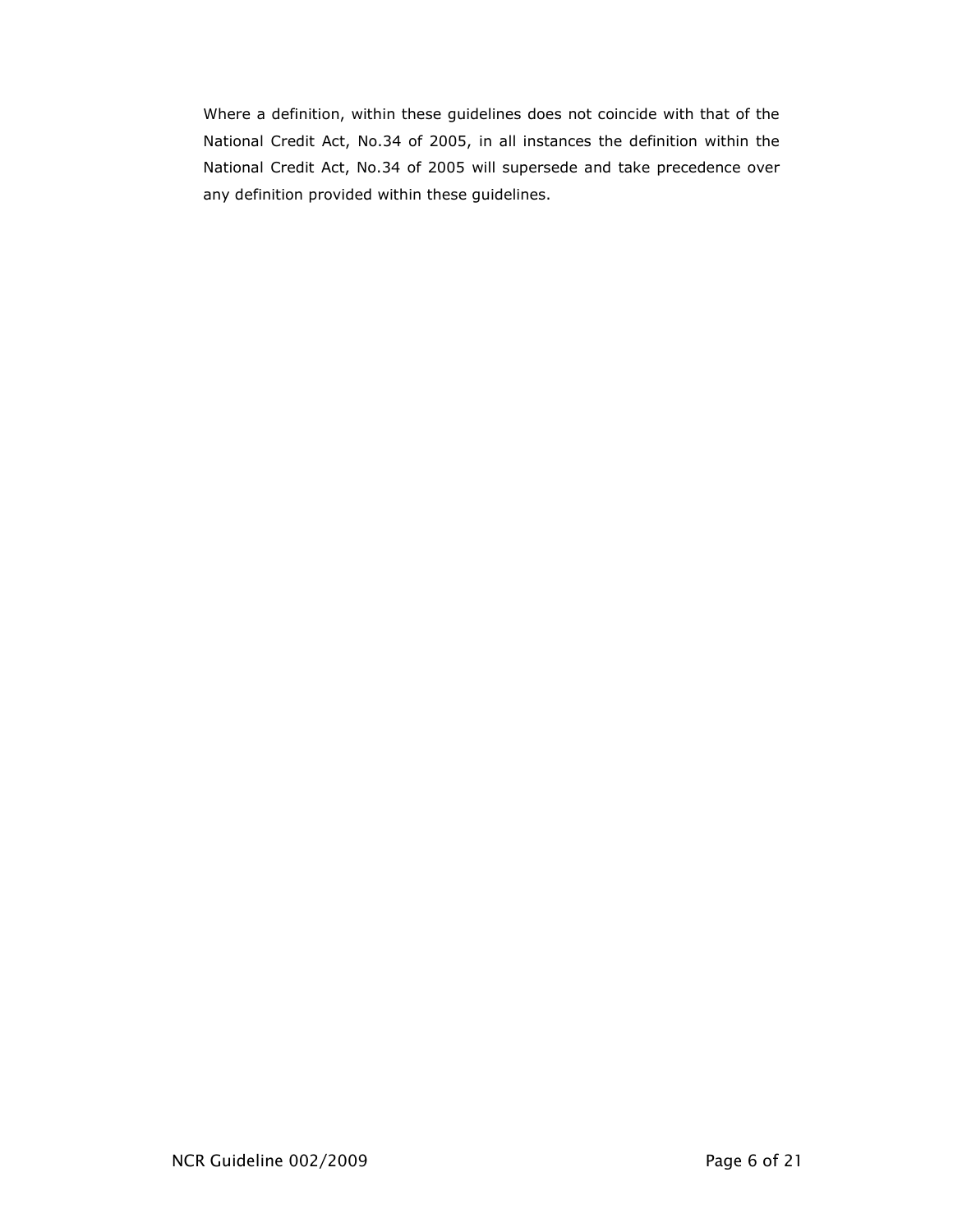## 2 Introduction

This guideline applies to credit bureaus who have registered with the NCR. The guidance and explanatory notes have been compiled by the NCR to provide assistance to those responsible for completing Form 43 return in terms of Sections 52(6) and 70(5) of the Act and Regulation 70 of the Regulations to the Act.

This document provides guidelines on the annual compliance report that must be certified by an independent auditor for submission to the NCR.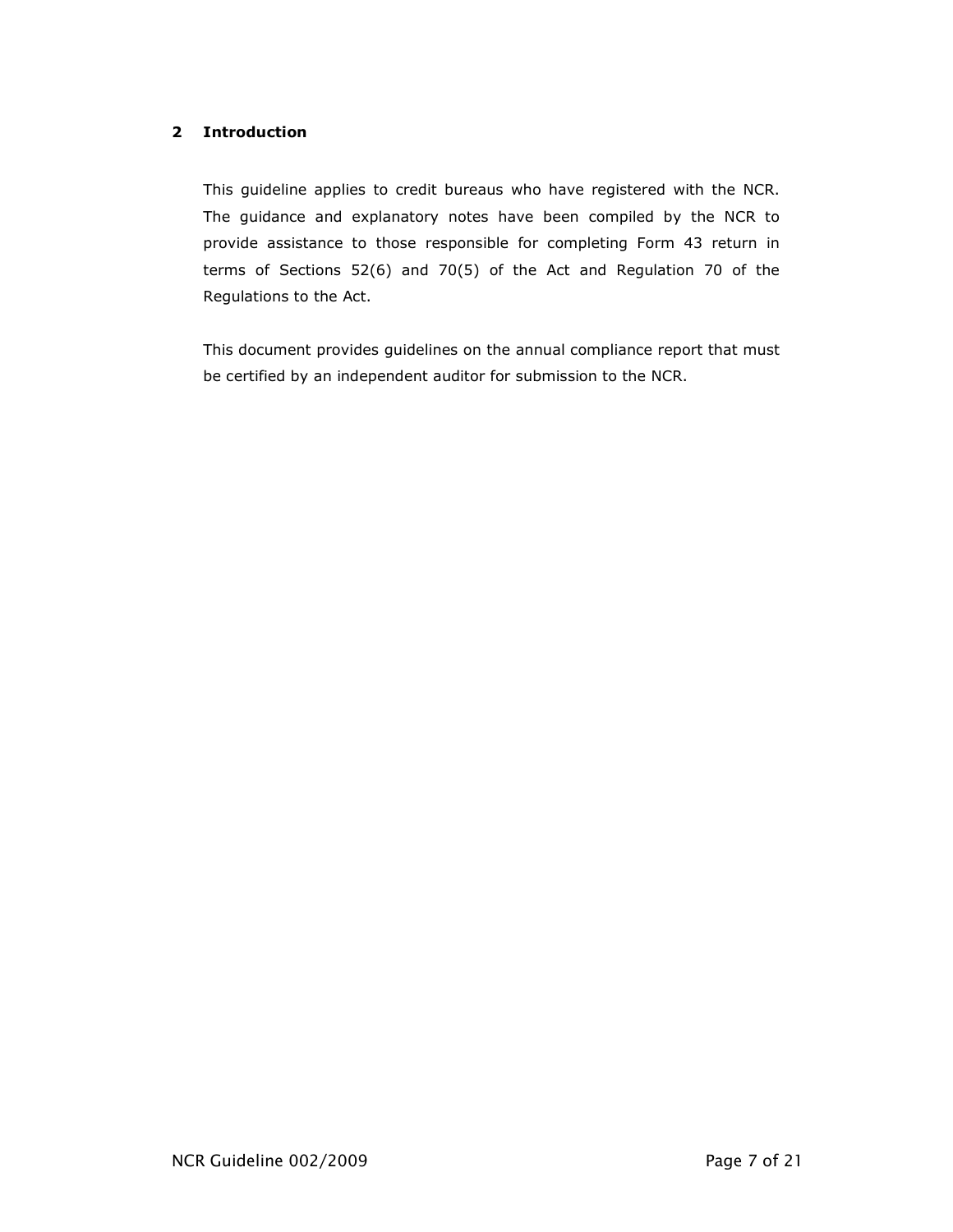## 3 General

## 3.1 Submission Time

The annual compliance report must be submitted by a credit bureau to the NCR by the  $15<sup>th</sup>$  of March each year for the period 1 January to 31 December of the previous year.

## 3.2 Submission Procedure and Address

The signed annual compliance report must be submitted in duplicate, with only one being signed as the original, together with an electronic version of the completed return. The signed copy and duplicate must be sent to:

The National Credit Regulator C/o The Credit Information Division 127, 15<sup>th</sup> Road Randjespark Midrand 1685 E-mail: Form43@ncr.org.za

If applicable, a nil return must be submitted in accordance with the above guidelines and procedures.

## 3.3 Additional Information

The NCR may direct a credit bureau to furnish additional information and documentation as may be necessary for the purposes of the Act (in terms of section 70(5) of the Act). Any other documents submitted to the NCR, must be;

- An original, accompanied by one copy; or
- A copy, accompanied by one copy, one of which has been certified as correct by the independent auditor of the credit bureau.

The additional documentation will be treated as part of the return for signature purposes.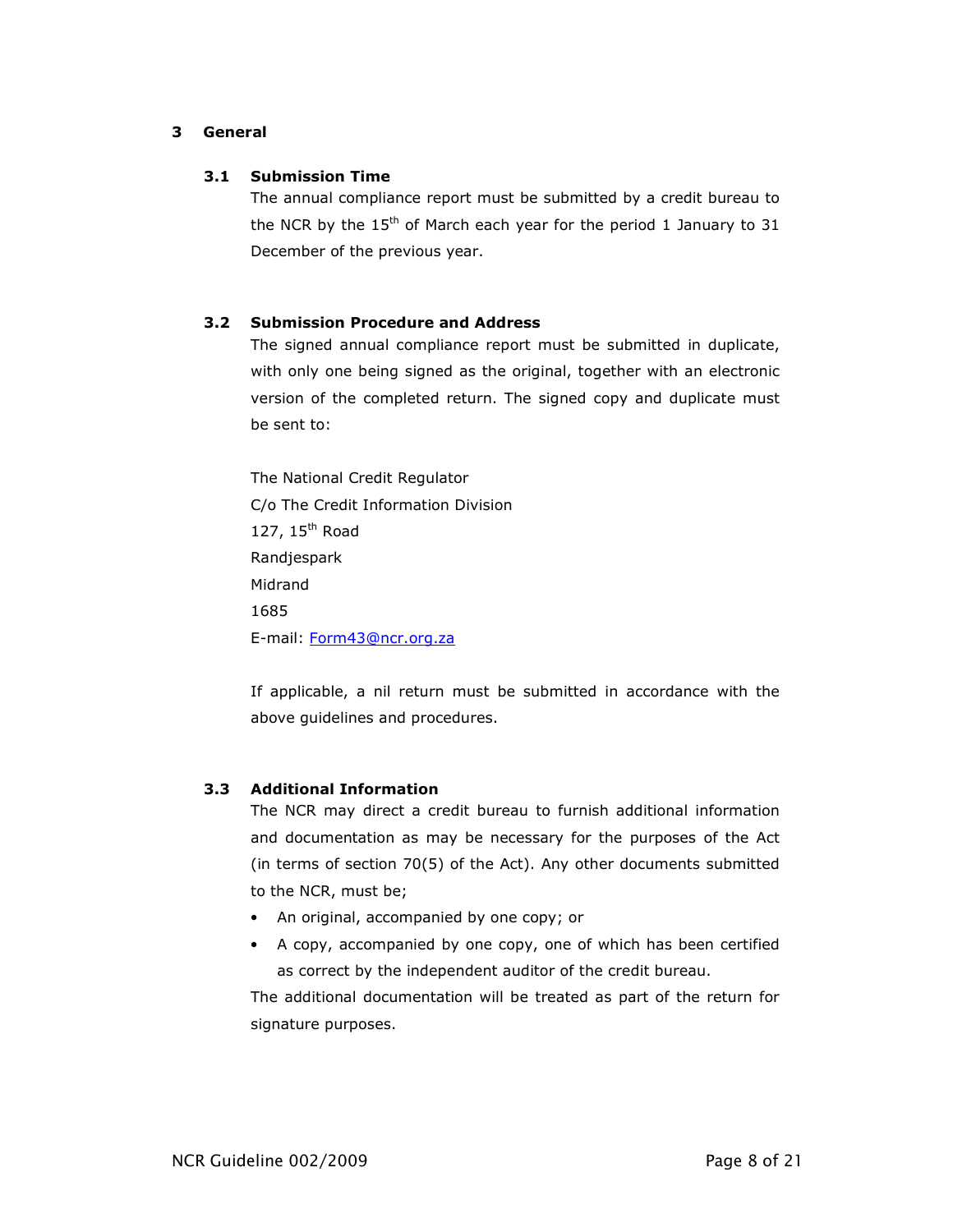## 4 Form 43 – Company Details

Name of registered entity: registered name in terms of section 1(4) of the Companies Act, No. 61 of 1973.

NCR Registration Number: unique registration number that is allocated to each credit bureau at registration by the NCR.

Name of contact: is the person who completed / compiled the annual compliance report.

Telephone and e-mail contact: telephone and e-mail contact details of the person who completed / compiled the annual compliance report.

Year covered in return: the starting and ending dates pertaining to the relevant reporting period.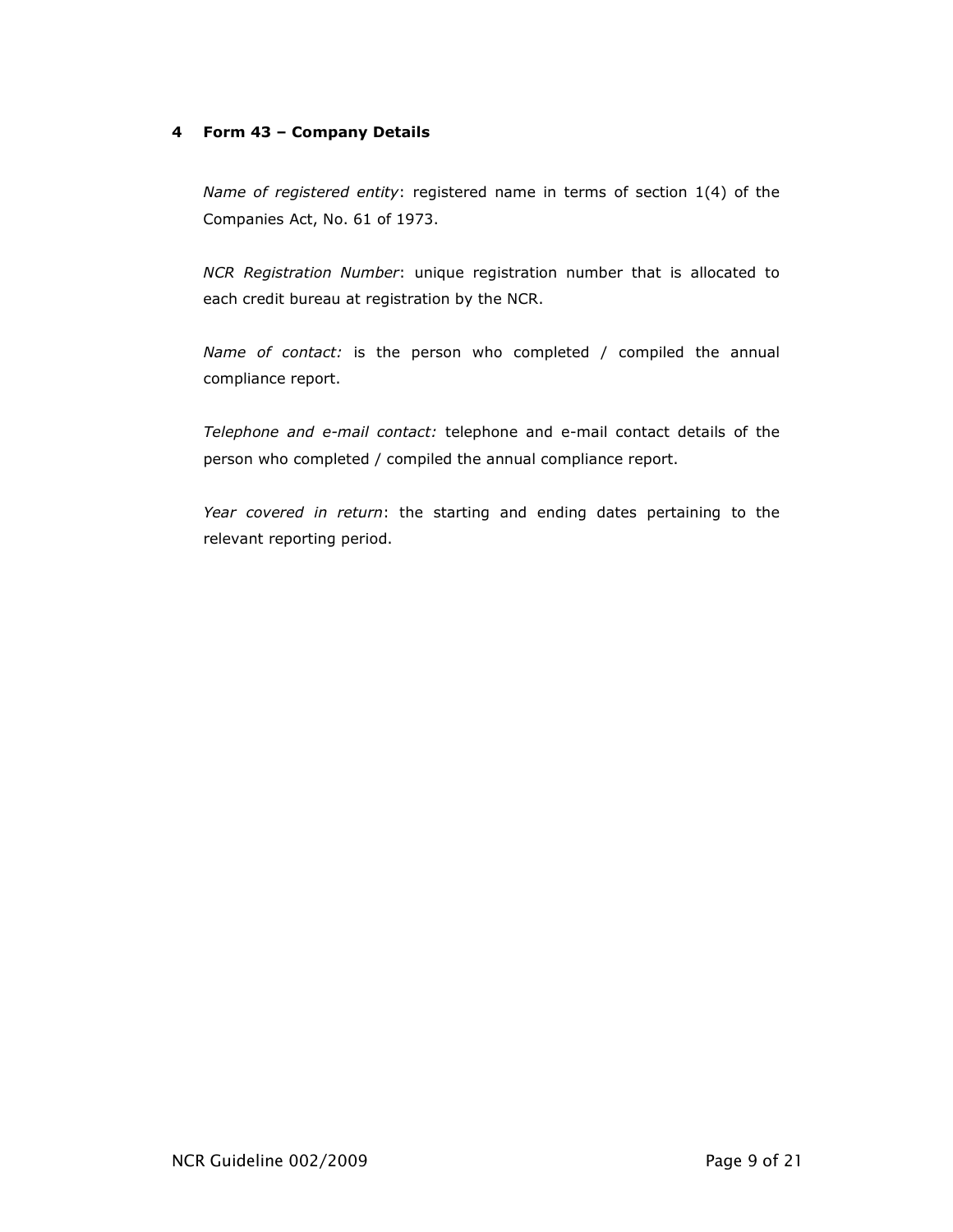## 5 Form 43 – Section 1: Company Profile (only update if applicable)

## 5.1 Sub-section 1.1 - Material changes to company

Any changes in ownership or directors; acquisition or disposal of major assets; relocation of business premises; etc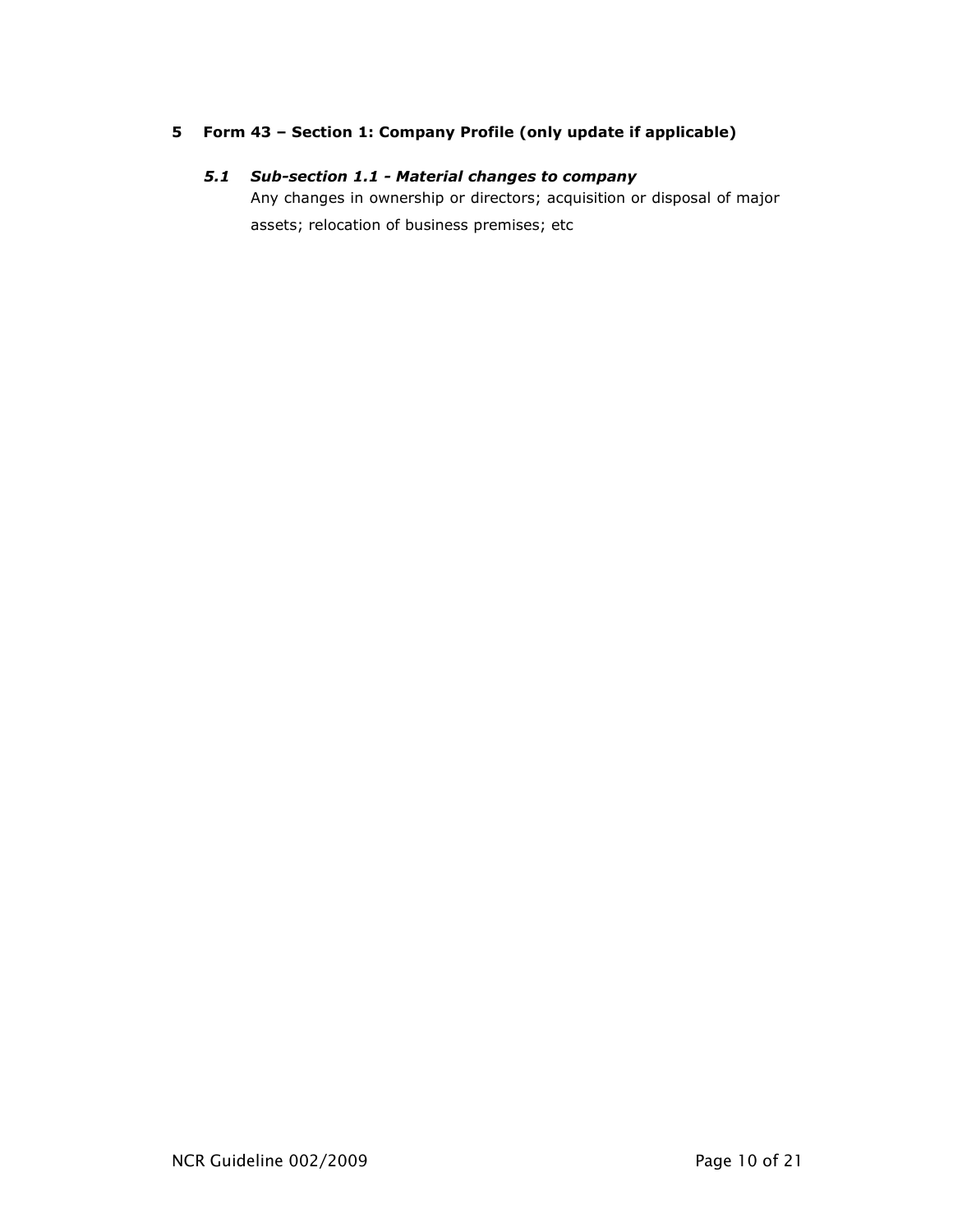#### 6 Form 43 – Section 2: Data Integrity

#### 6.1 Sub-Section 2.1 – Key measures to verify the data accuracy

Policies, systems and procedures in respect of any data received from any party, irrespective whether there is an existing contractual relationship between the party and credit bureau, implemented by a credit bureau to -

- (i) Validate and verify the data accuracy before loading onto its database and sending off to other parties, such as consumers, subscribers etc.;
- (ii) Validate and verify the data accuracy to avoid reloading or overriding previously rejected, removed or amended data;
- (iii) Communicate with the suppliers whose data was rejected due to inaccuracy; and/or who has not been submitting data;
- (iv) Monitor turnaround time for data correction and reloading previous rejected data etc.

# 6.2 Sub-Section 2.2 – Data retention periods as specified in Regulation 17.1 of the Regulations

Provide and illustrate full process flows and functions in each process, including operational resources and systems, which have been implemented by the credit bureau to ensure compliance with the prescribed retention periods.

In terms of assessing compliance for the purposes of confirming subsection 2.2, the auditors are required to –

- (i) Obtain copies of policies and procedures of full process flows and functions in each process, including operational resources and systems, which have been implemented by the credit bureau to ensure compliance with the prescribed retention periods;
- (ii) Observe and interview the staff members who execute the tasks; and report on such findings;
- (iii) Sample on the basis of 5% of population or 100,000 records of each category of retention periods, whichever is the lesser, and automate tests;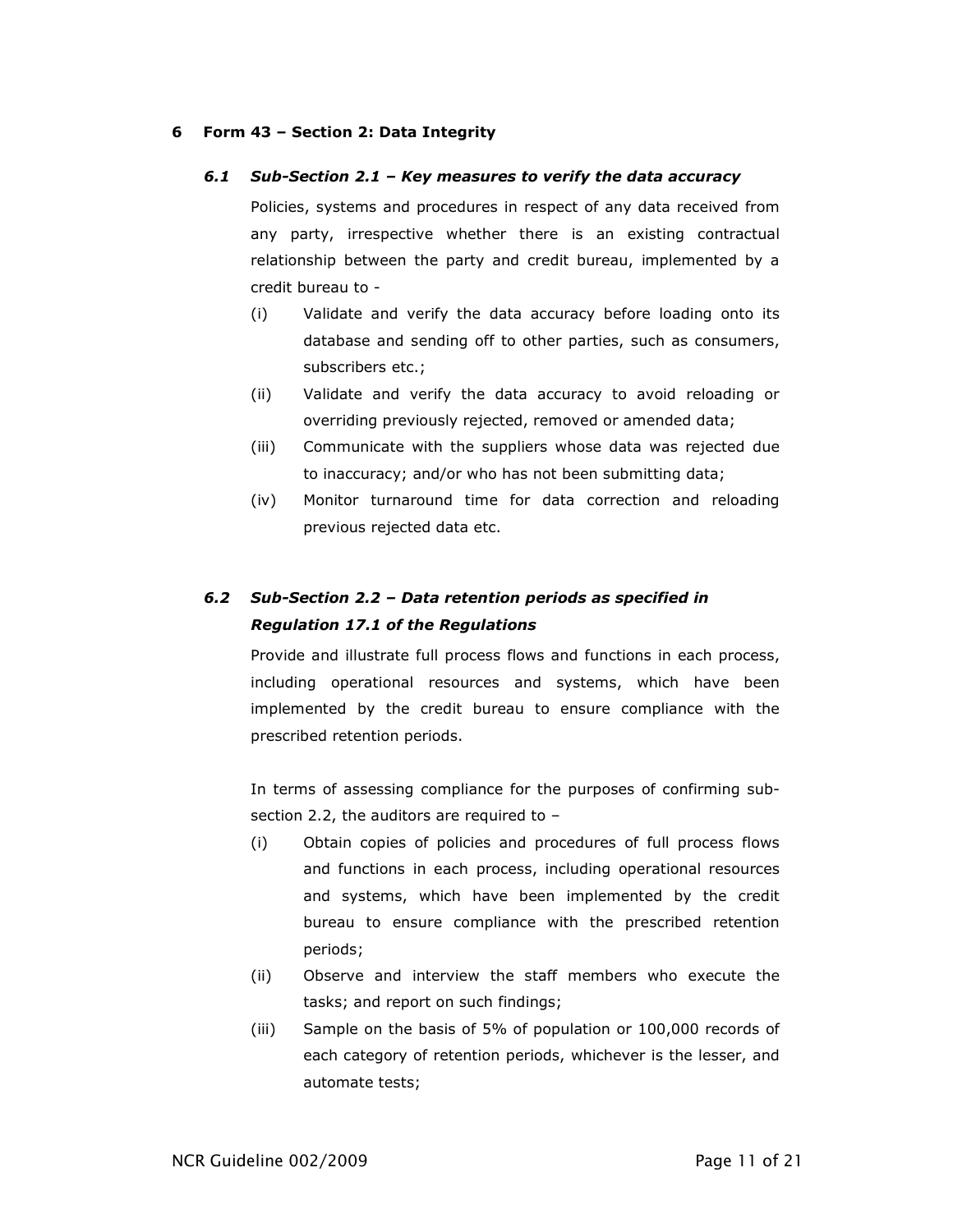- (iv) On the basis of a sample, indicate the extent to which consumer credit information records, held by credit bureau, comply with prescribed retention periods;
- (v) Obtain a list of all disputes lodged in the last 3 month of commencing the audit, and report on –
	- a. The percentage of disputes related to data retention;
	- b. The percentage of valid disputes related to data retention; and
	- c. Provide reasons and explanations for non-compliance with data retention periods.

# 6.3 Sub-Section 2.3 – Non-displayable data in terms of Regulation 18.3 of the Regulations

In terms of assessing compliance for the purposes of confirming subsection 2.3, the auditors are required to –

- (i) Obtain a list of fields displayed on the database;
- (ii) Compare the list of fields with that of the fields held on credit bureau databases; and report on the deviations if any;
- (iii) Sample on the basis of 5% of population or 100,000 records of whole database, whichever is the lesser, and automate tests;
- (iv) Indicate the extent to which consumer credit information records, held by the credit bureau, comply with Regulation 18.3 of the Regulations.

## 6.4 Sub-Section 2.4a – Investigation of challenged information

Provide and illustrate full process flows and functions in each process, including operational resources and systems, which have been implemented by the credit bureau for the investigation of information challenged by natural and juristic persons.

## 6.5 Sub-Section 2.4b – Incorrect information is not repeatedly reflected on credit bureau

Provide and illustrate full process flows and functions in each process, including operational resources and systems, which have been implemented by the credit bureau to ensure that information which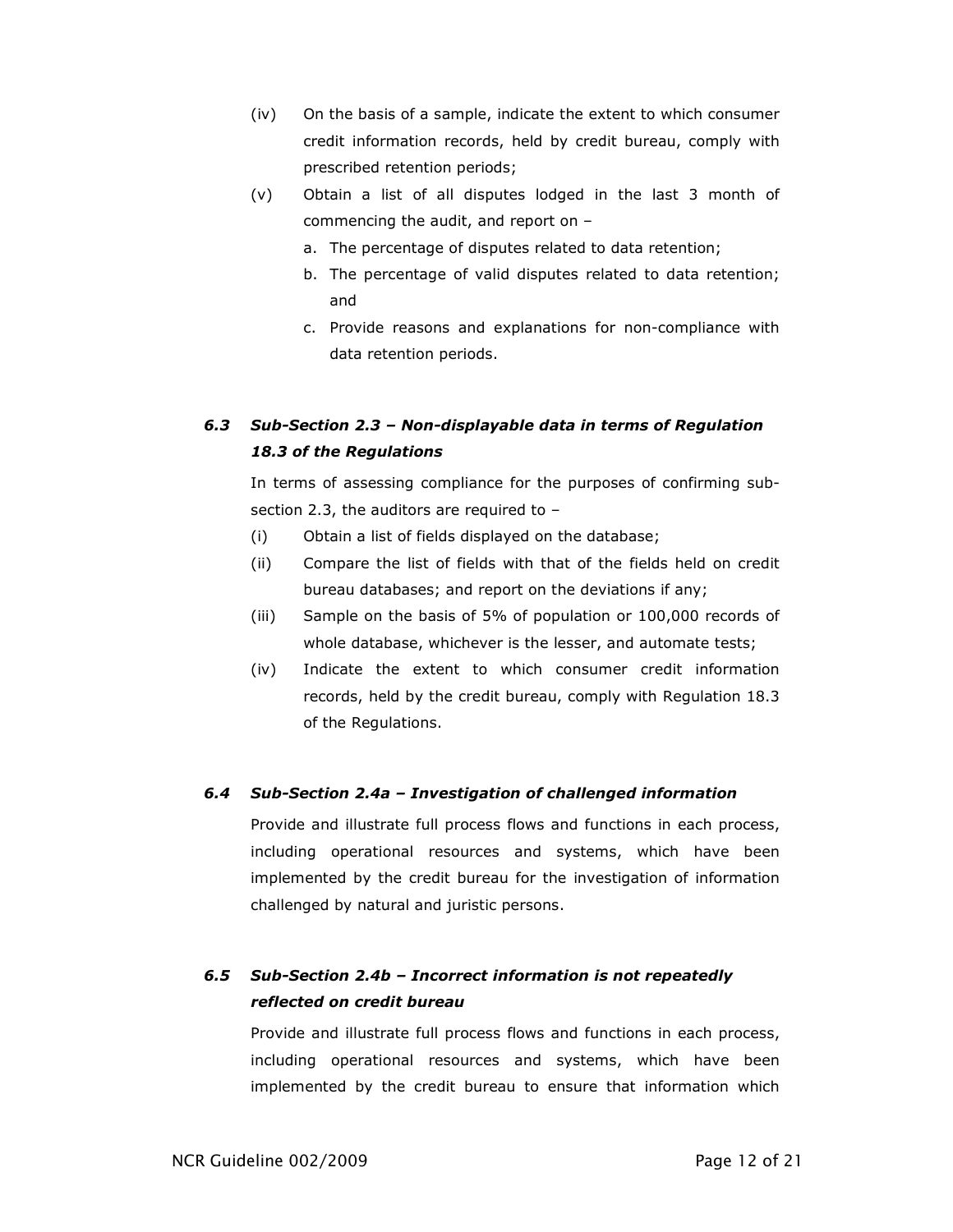was previously rejected, removed or amended is not repeatedly reflected on the credit bureau database.

## 6.6 Sub-Section 2.4c – Combating or preventing ID fraud

Provide and illustrate full process flows and functions in each process, including operational resources and systems, which have been implemented by the credit bureau to ensure that consumer credit records and information held on the credit bureau database are not unlawfully accessed by any other consumer or third party for possible fraudulent and/or any other illegal activities.

## 6.7 Sub-Section 2.4d – Data security and confidentiality

Provide and illustrate full process flows and functions in each process, including operational resources and systems, which have been implemented by the credit bureau for keeping data, in any form and any source, secure and confidential.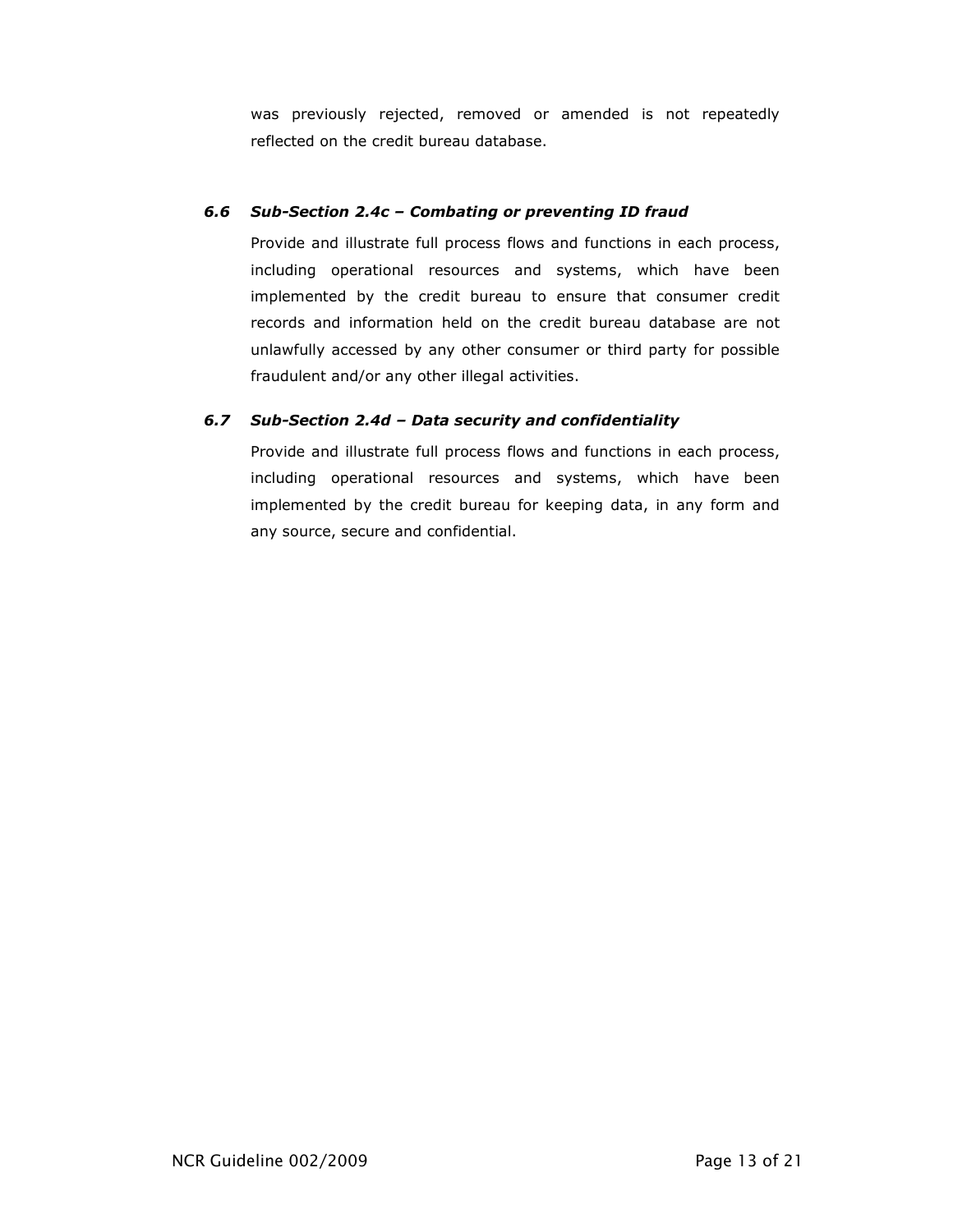## 7 Form 43 – Section 3: Credit Reporting Activity

### 7.1 Sub-section 3.1 – Credit reports issued without charge

Total number of credit reports issued without charge to **consumers**. These numbers must be consistent with the numbers reported in line item 3.1 of the quarterly synoptic report for the relevant period.

### 7.2 Sub-section 3.2 – Credit reports issued with charge

Total number of credit reports issued with charge to consumers. These numbers must be consistent with the numbers reported in line item 3.2 of the quarterly synoptic report for the relevant period.

### 7.3 Sub-section 3.3 – Data suppliers

Total number of data suppliers, including credit providers, service providers, debt counsellors, judgment and/or debt counselling information providers, who furnish credit bureau with any kind of consumer credit information on a regular basis, irrespective of whether a contractual relationship exists or not.

#### 7.4 Sub-section 3.4 – Persons with a credit record

Total number of natural and juristic persons with a credit record, such as any account with payment profile entry, adverse record, judgment, or default, with the exclusion of persons with enquiry only against their names.

These numbers must be consistent with the numbers reported in line items 1.2 (for natural persons) and 2.2 (for juristic persons) of the quarterly synoptic report for the relevant period.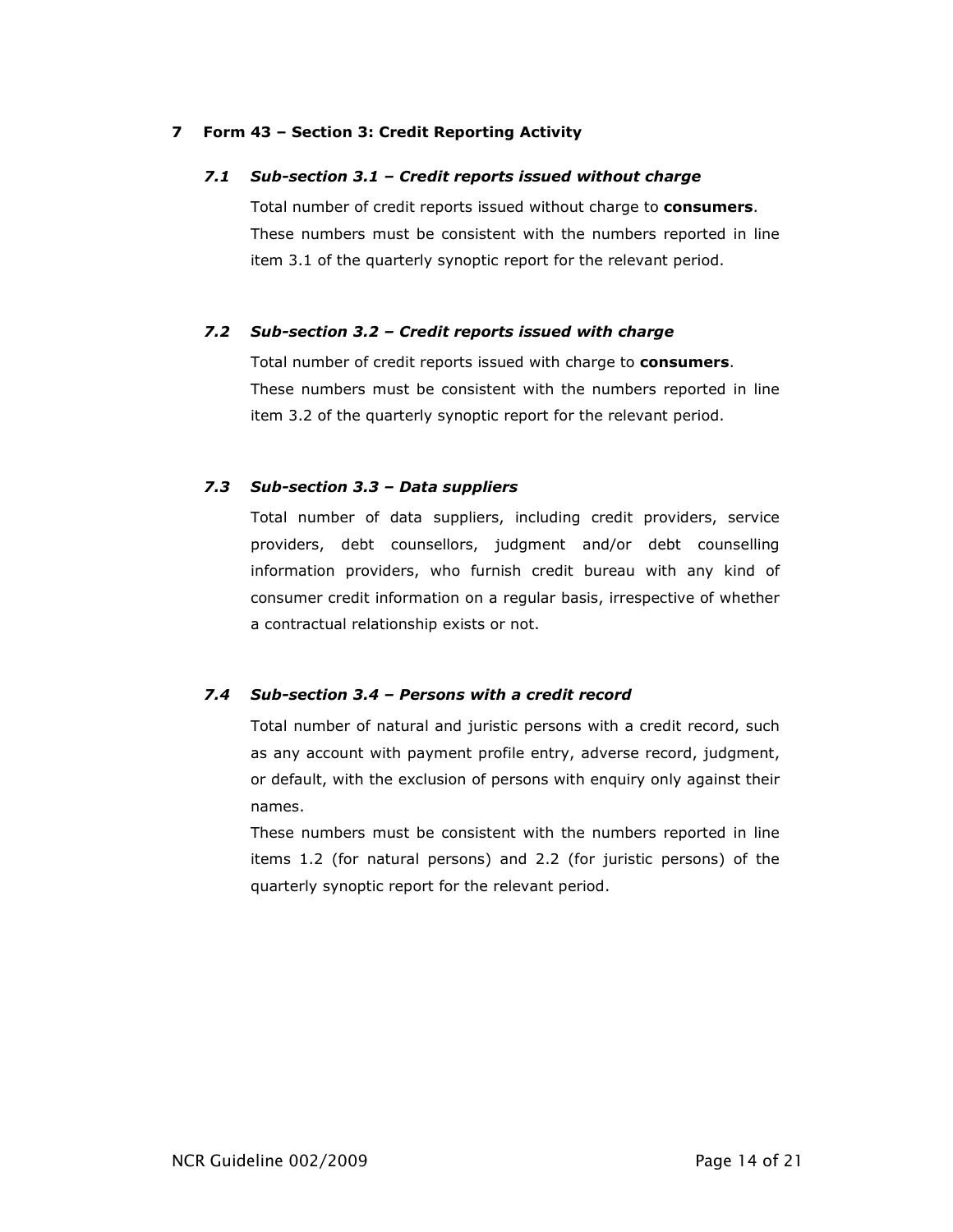#### 8 Form 43 – Section 4: Dispute resolution

#### 8.1 Sub-section 4.1 – Disputes in respect of credit records

"Disputes lodged" are disputes in respect of consumer credit records where investigation is required and feedback is expected.

These numbers must be consistent with the numbers reported in line item 4.3 of the quarterly synoptic report for the relevant period.

"Valid disputes" are disputes in respect of consumer credit records where investigation is required and feedback is expected, and **where a** change or correction on a credit record is required after investigation.

These numbers must be consistent with the numbers reported in line items 4.8.1, 4.8.2 and 4.8.3 of the quarterly synoptic report for the relevant period.

"Deemed valid disputes" are disputes in respect of consumer credit record where investigation is required and feedback is expected, and where feedback has not been provided or remained outstanding for more than 20 days and the challenged information has been removed from the consumer credit record.

These numbers must be consistent with the numbers reported in line item 4.8.4 of the quarterly synoptic report for the relevant period.

"Disputes resolved where credit records remained unchanged" are disputes in respect of consumer credit record where investigation is required and feedback is expected, and where no change or correction on a credit report is required after investigation. These numbers must be consistent with the numbers reported in line

item 4.9 of the quarterly synoptic report for the relevant period.

"In progress of being resolved" refers to disputes in respect of consumer credit report where investigation is required and feedback is expected, and where pending feedback or under investigation and where the 20 days investigation period has not yet expired. These numbers must be the same as the numbers reported in line item 4.7 of the quarterly synoptic report for the relevant period.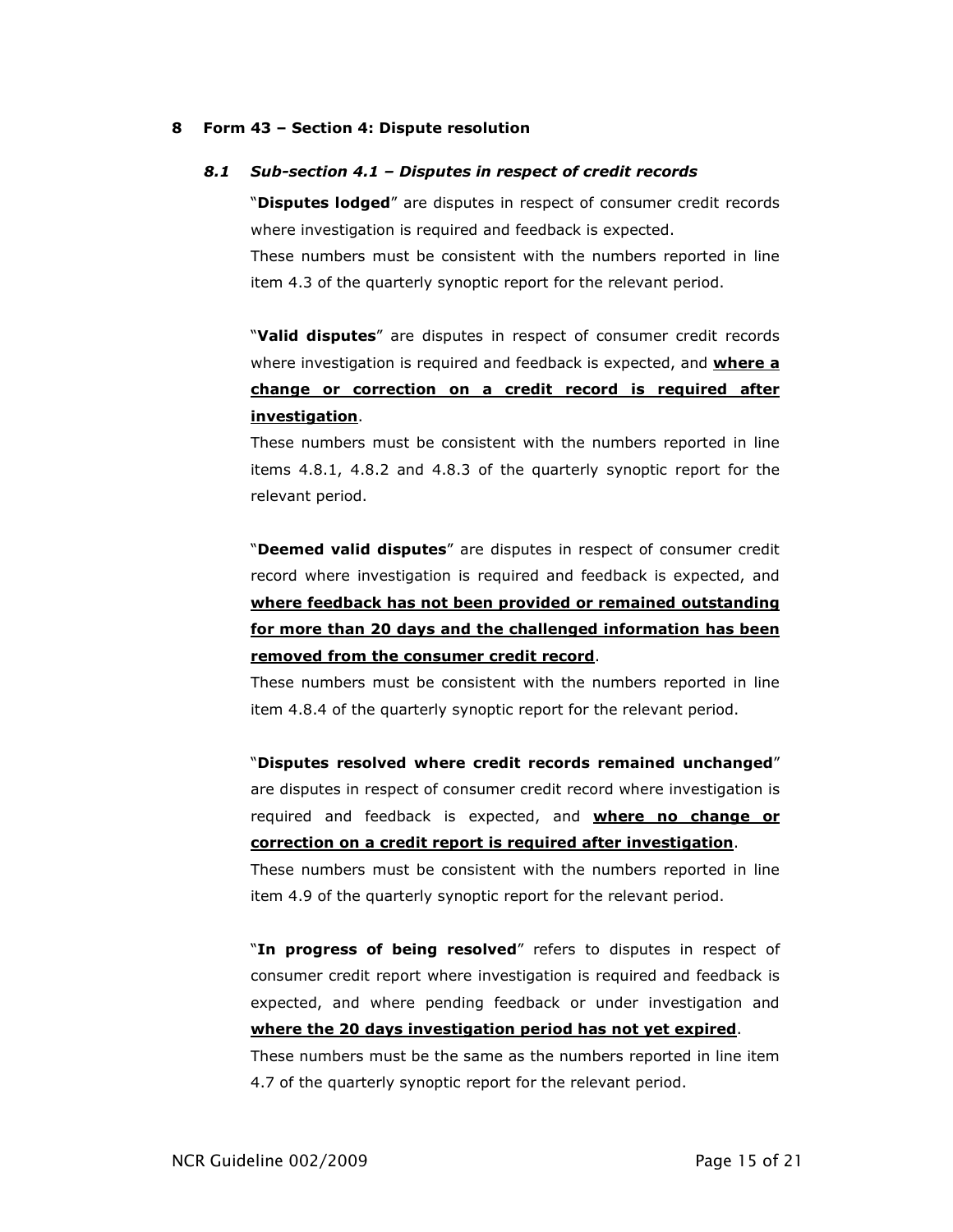#### 8.2 Sub-section 4.2 – Valid disputes in respect to judgments

This refers to a valid dispute in respect of any details of judgment where investigation is required and feedback is expected, and where a change or correction on a consumer credit record is required after investigation.

# 8.3 Sub-section 4.3 – Valid disputes where a particular credit agreement was reflected to the incorrect natural or juristic person

This refers to a valid dispute in respect of credit agreement or service agreement or instalment related agreement reflected to the natural or juristic person other than the true owner of the information, where investigation is required and feedback is expected and where a change or correction on a credit record is required after investigation.

## 8.4 Sub-section 4.4 – Valid disputes where the credit record was reflected to the incorrect natural or juristic person

This refers to a valid dispute in respect of whole credit record reflected on the natural or juristic person other than the true owner of the information, where investigation is required and feedback is expected and where a change or correction on credit record is required after investigation.

## 8.5 Sub-section 4.5 – Valid disputes where the amount reported in respect to a judgment was incorrect

This refers to a valid dispute where the amount reported in respect of judgment, i.e. judgment amount, where investigation is required and feedback is expected and where a change or correction on a credit report is required after investigation.

## 8.6 Sub-section 4.6 – Valid disputes about information that must be erased

This refers to a valid dispute about information such as race, political affiliation, trade union memberships, medical information, religion or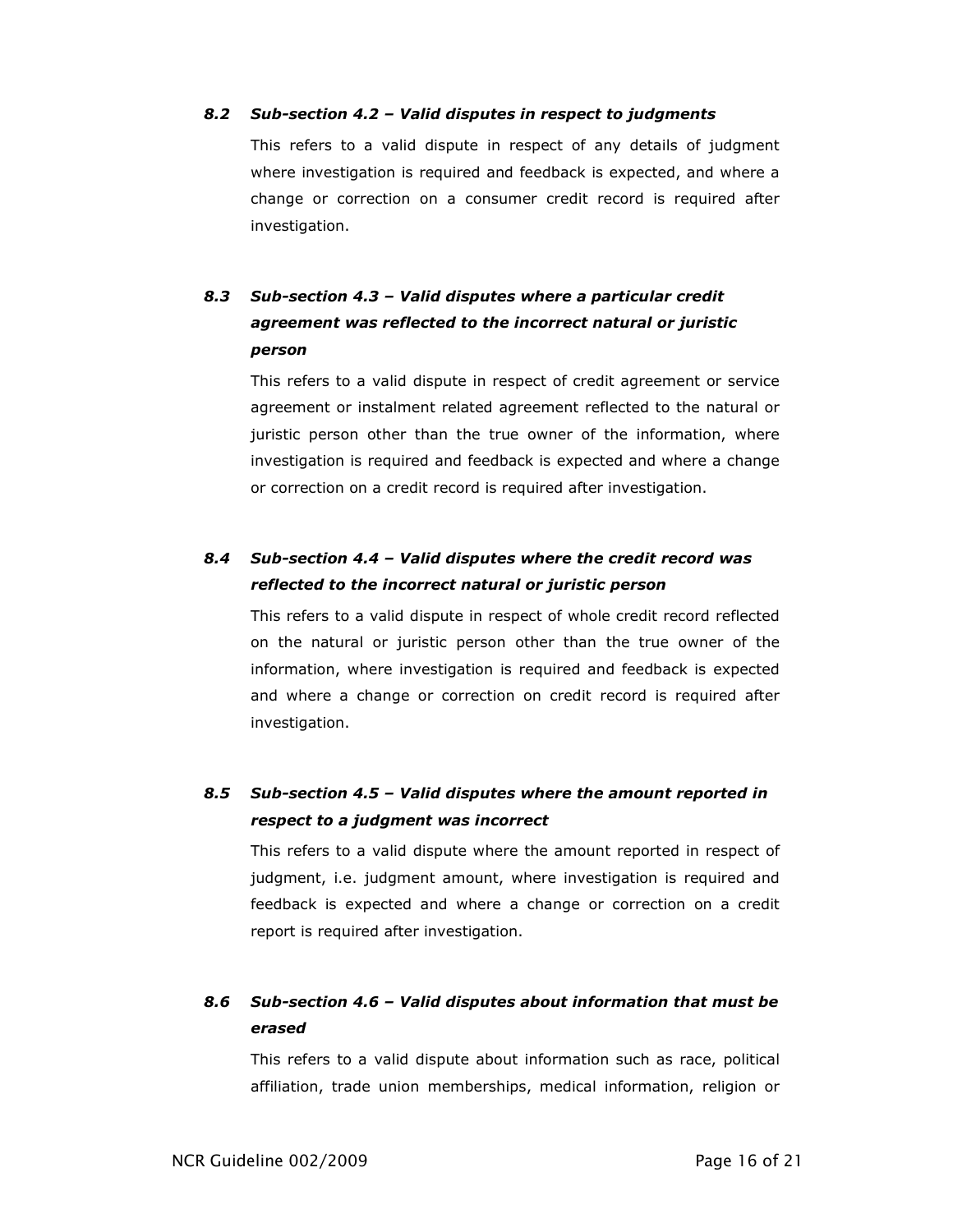thought, belief or opinion, sexual orientation that must not be kept by credit bureau in terms of Regulation 18(3) of the Regulation.

## 8.7 Sub-section 4.7 – Valid disputes about other instances

This refers to a valid dispute which is not covered by sub-sections 4.2 to 4.6. For example, dispute in respect of amount and/or status of payment profile. These numbers must be the difference between subsection 4.1 and the sum of sub-sections 4.2 to 4.6 for the relevant period.

# 8.8 Sub-section 4.8 – Estimate average costs and average time for resolving a dispute

"Average cost" means amount of cost incurred for resolving a dispute. The credit bureau is required to provide commentary on the items considered in the calculations.

"Average time" means number of days used for resolving a dispute.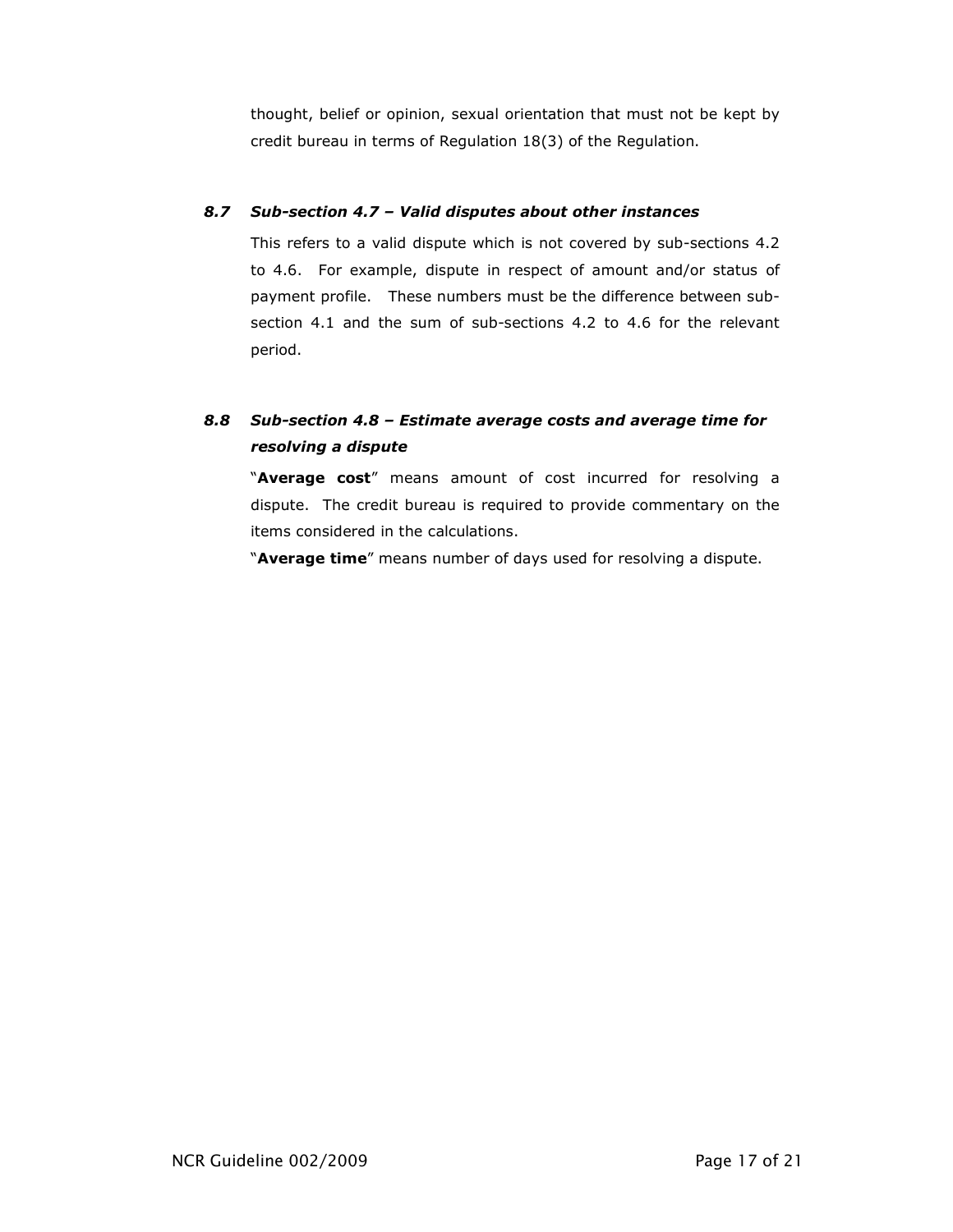### 9 Form 43 – Section 5: Non-compliance

### 9.1 Sub-section 5.1 – Problems and reasons of non-compliance

This refers to any issues raised by another parties and/or credit bureau itself in which credit bureau failed or has problems to comply with the Act in the relevant reporting period, such as data accuracy, reporting etc. For example, the credit bureau was unable to keep the data quality standard due to suppliers and/or internal issues; the credit bureau was unable to report certain information to the NCR due to their system issues etc.

## 9.2 Sub-section 5.2 – Resolutions

This refers to what the credit bureau has done or intends to do in order to resolve the issues as indicated in sub-section 5.1 of the compliance report.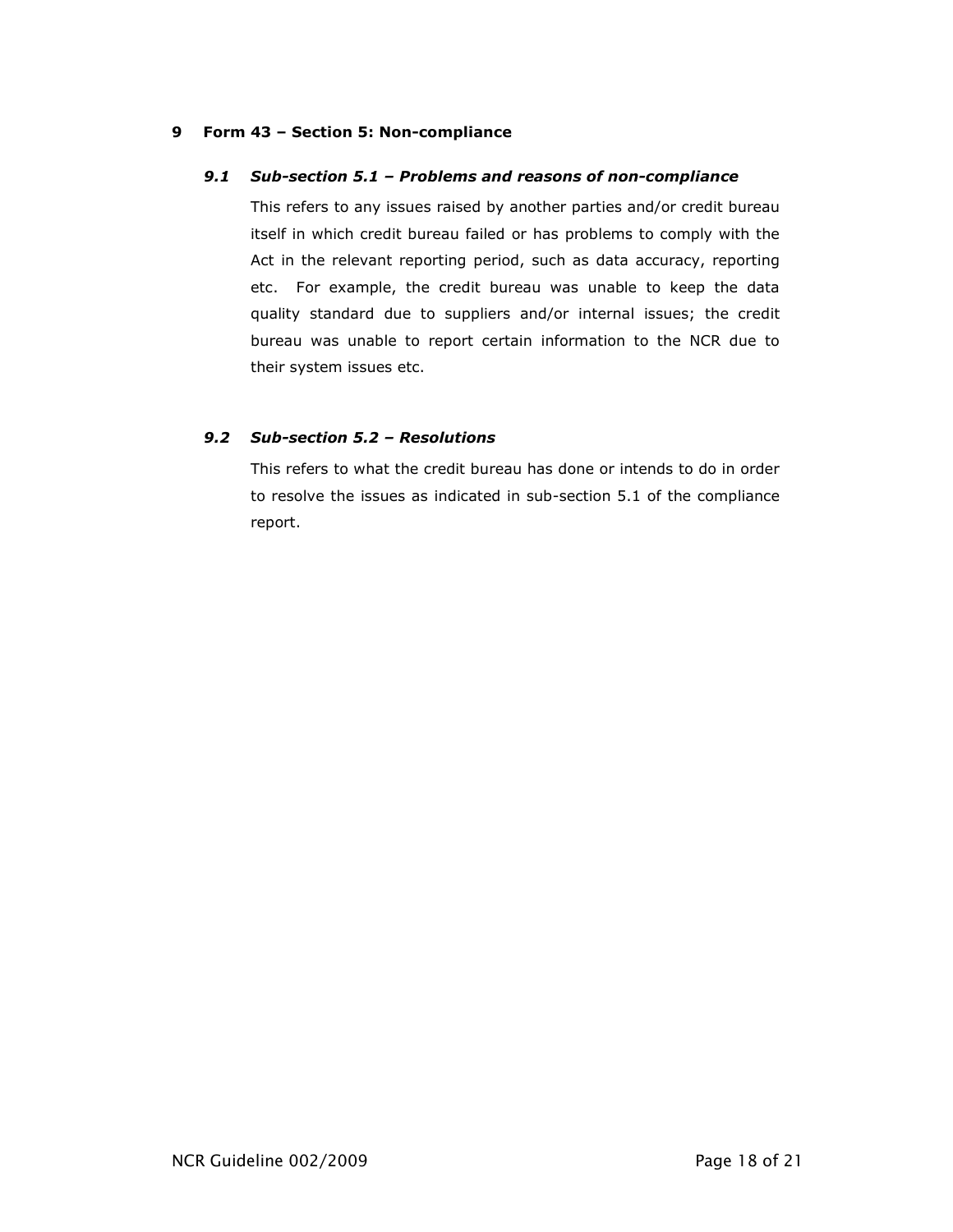### 10 Form 43 – Section 6: General Information

## 10.1 Sub-section 6.1 – Resources allocated for the education of the public on credit reporting and credit scoring

Provide details of any resources, including number of personnel, amount of annual financial resources etc., which the credit bureau has allocated for the education of the public on credit reporting and credit scoring in the relevant reporting period. The credit bureau should also report the national and sector coverage of such public education that took place during the relevant reporting period.

## 10.2 Sub-section 6.2 – Products to promote the objectives of the National Credit Act

Provide and illustrate the products offered by the credit bureau to promote the objectives of the Act.

### 10.3 Sub-section 6.3 – Credit scoring models

Provide a list of all the credit scoring models that the credit bureau uses for producing credit bureau scores and a list of all variables that have been used in each model.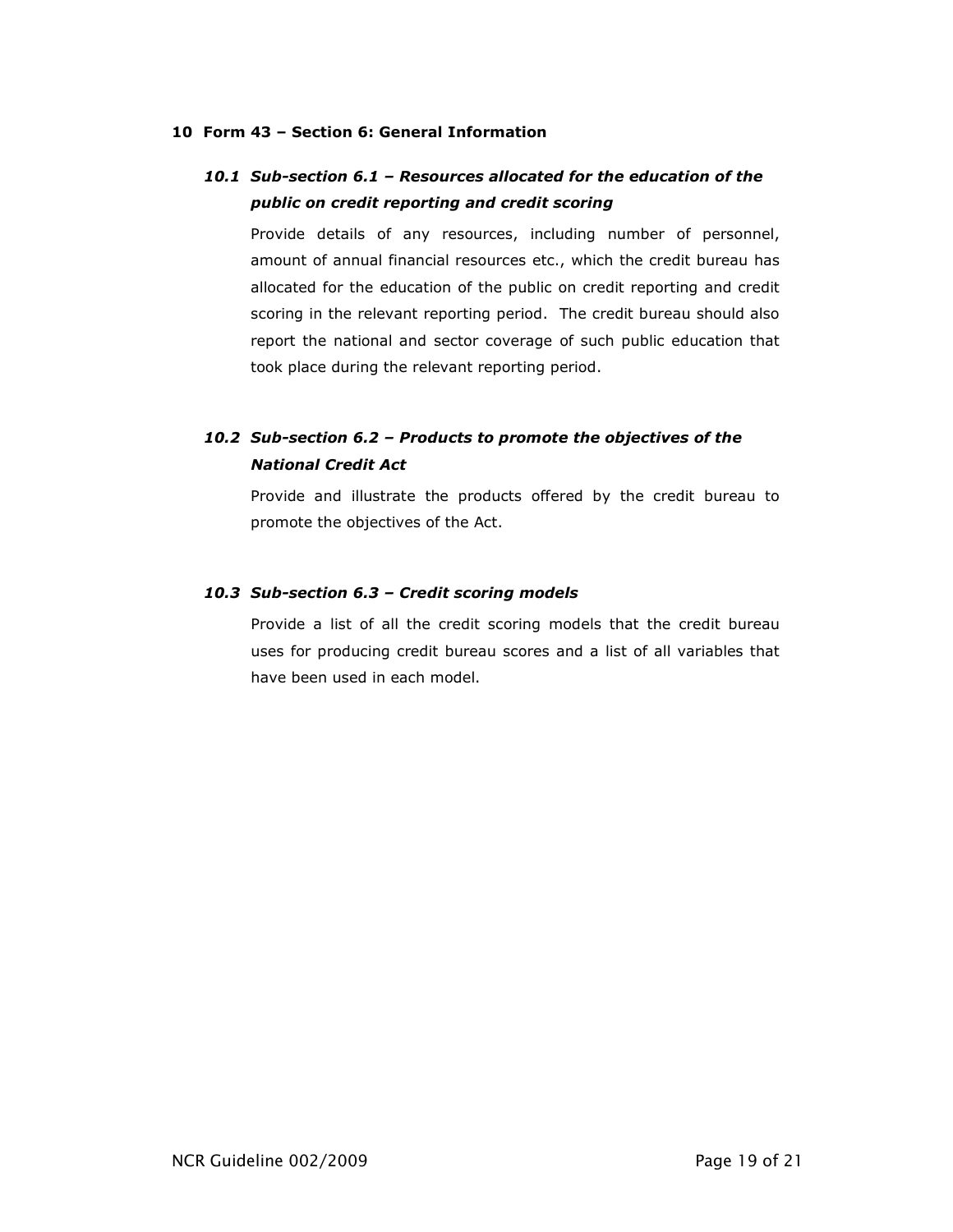## 11 Form 43 – Section 7: Optional: Further Questions

## 11.1 Sub-section 7.1 – Developments

Describe how credit bureau participates and makes a difference in the market that it is active in, such as credit market, property market, employment market etc.

## 12 Additional reporting requirements

## 12.1 Enquiries done for prescribed purposes

Provide and illustrate full process flows and functions in each process, including operational resources and systems, which have been implemented by the credit bureau to ensure that consumer credit information is being used for the prescribed purpose and that consumer consents, where applicable, has been obtained prior to accessing/releasing consumer credit information.